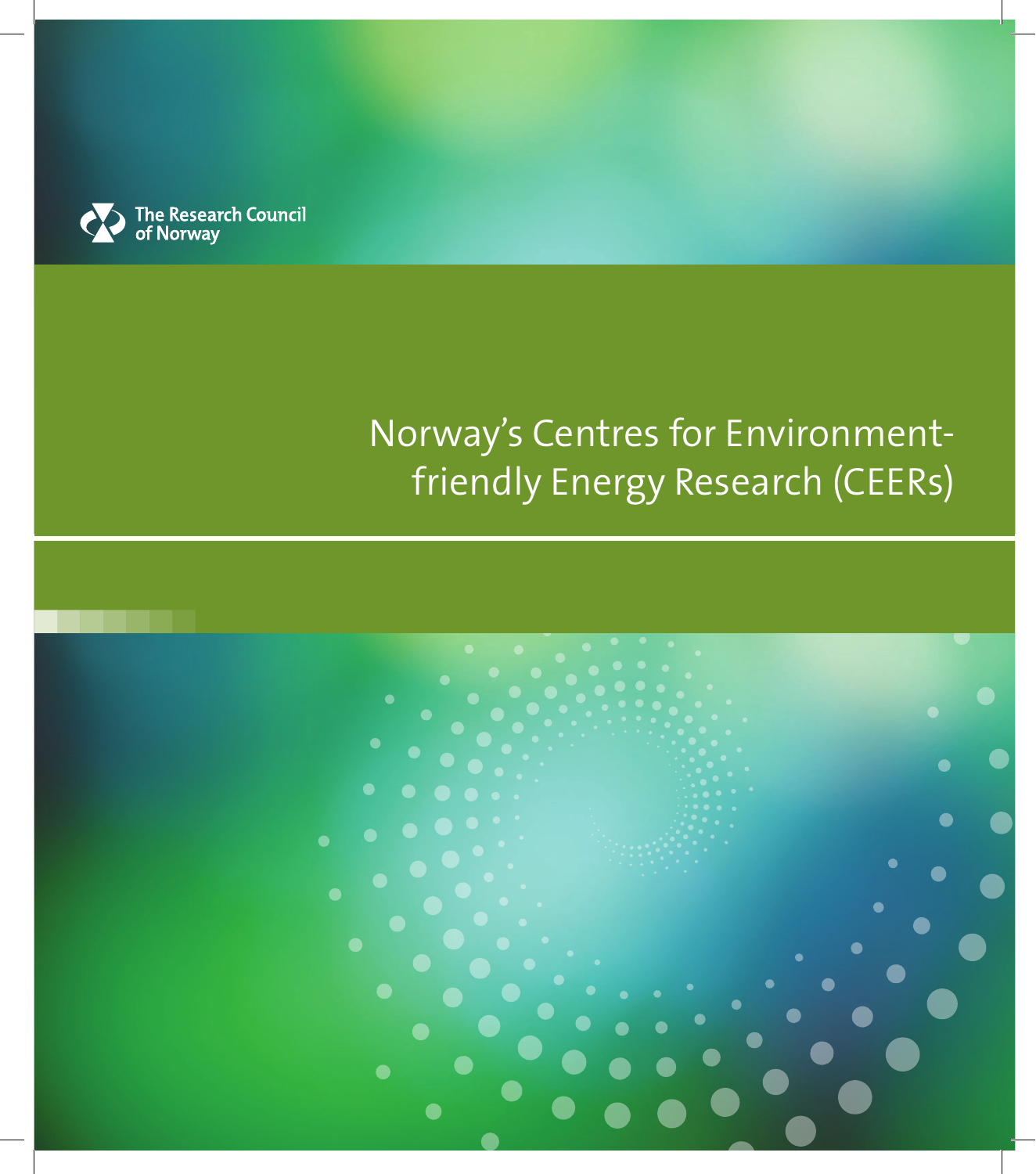### About the Centres for Environment-friendly Energy

The Centres for Environment-friendly Energy Research (CEERs) scheme is an initiative to establish time-limited research centres which conduct concentrated, focused and long-term research of high international calibre in order to solve specific challenges in the field of energy and the environment. The centres have been selected via a detailed review process administered by the Research Council of Norway.

Two main assessment criteria formed the basis for the selection of the CEERs: relevance and potential for innovation and value creation, and scientific merit.

www.forskningsradet.no/energisenter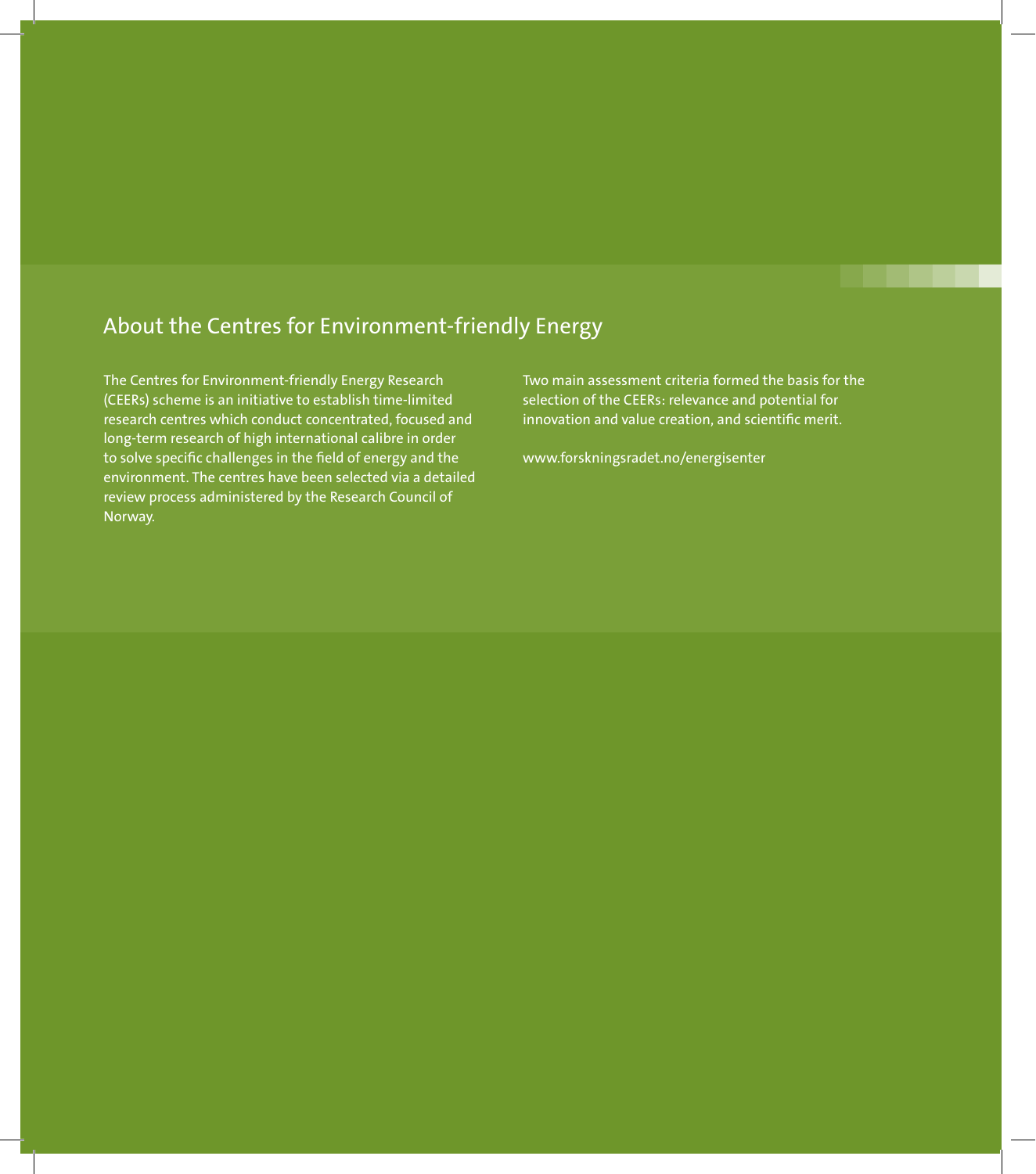### 

# High hopes for Norway's Centres for Environment-friendly Energy Research (CEERs)

In February 2009 Norway's Minister of Petroleum and Energy Terje Riis-Johansen announced the establishment of eight new Centres for Environment-friendly Energy Research (CEERs). The centres form national teams within the areas of offshore wind energy, solar energy, energy efficiency, bioenergy, energy planning and design, and carbon capture and storage.

The CEER scheme is a direct follow-up of the broad-based political agreement on climate policy achieved in the Storting in 2008, and of the national R&D strategy Energi21 of that same year. The Research Council Executive Board approved the launching of the process of establishing the centres in April 2008 and a call for proposals for funding of the centres was issued the following month.

By the September 2008 deadline, the Research Council had received 28 applications – all of them of high quality. After a thorough assessment of each project – based on feasibility, scientific merit, potential to generate value creation and innovation, composition of the consortium, and plans for international collaboration – eight applicants made the grade, earning the CEER designation.

#### **To meet specific challenges**

The objective of the CEER scheme is to establish time-limited research centres which conduct concentrated, focused and long-term research of high international calibre in order to solve specific challenges in the energy sector. The selected centres must exhibit higher goals, a longer-term perspective and a more concentrated focus than is required under

other funding instruments for the same scientific area. One prerequisite for achieving this objective is that the centres consist of distinctive combinations of researchers, research institutions, organisations, industry and private enterprise. Assembling the strongest players within a specific area under the aegis of a single centre ensures that the centre has a very high level of overall competence. CEERs are thus not geographic entities but rather units of expertise that bring together exceptional, relevant, first-rate groups within each thematic area.

Another key to realising such high ambitions is generous funding. The centres will each receive NOK 10-20 million annually for five years, with an opportunity for a threeyear extension. The Research Council will evaluate each centre separately and determine whether to grant further funding beyond the initial five-year period.

Expectations are high that in the coming years, the CEERs will substantially boost Norwegian expertise in environmentfriendly energy. The hope is that the benefits of their activities will extend far beyond the actual scheme's fiveplus-three years. Individually and together, the CEERs will do their part to provide a secure energy future for us all!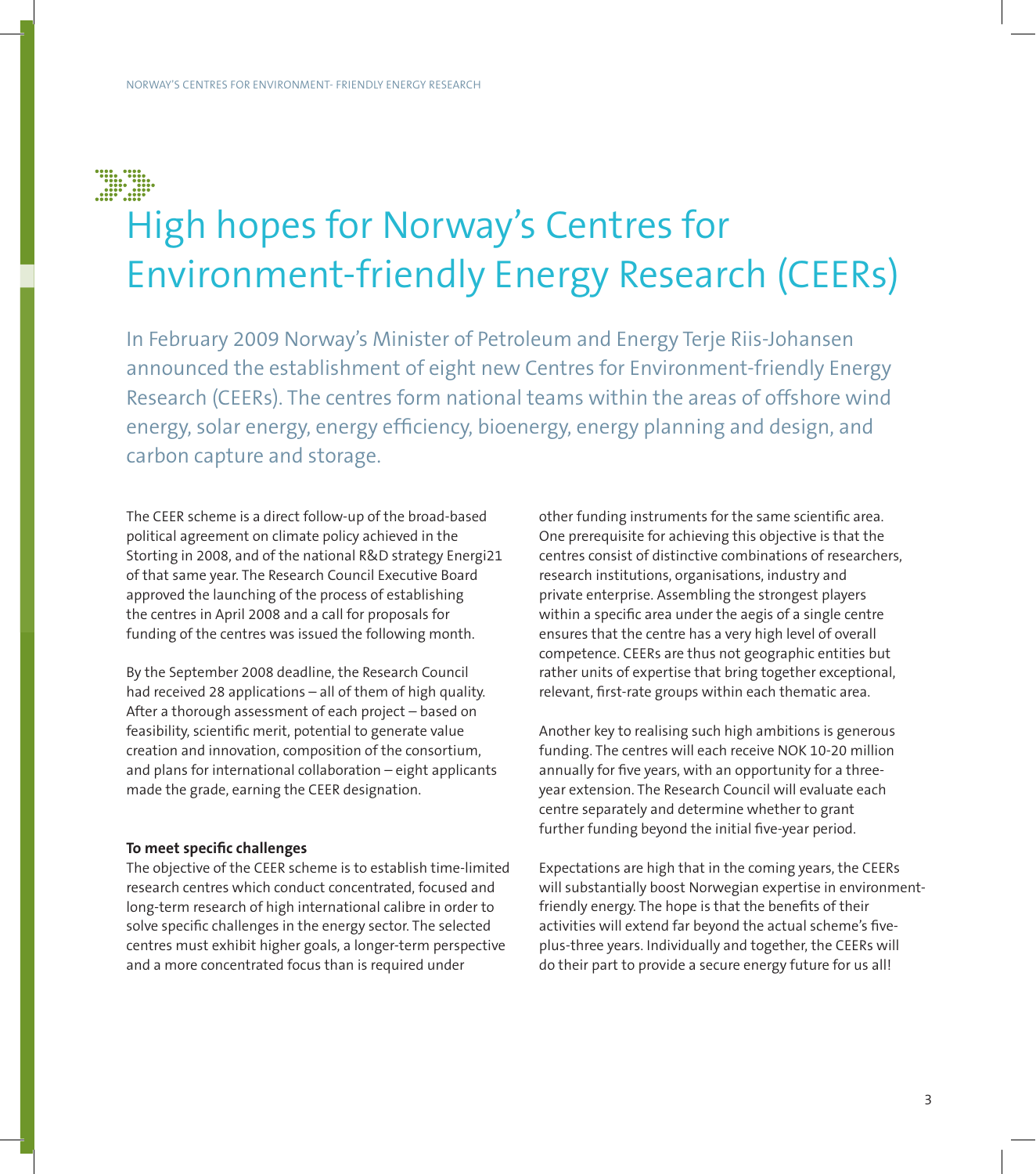

## BIGCCS Centre – International CCS Research Centre

#### **Title of centre:**

BIGCCS Centre – International CCS Research Centre **Project owner:**

SINTEF Energy Research AS

#### **Partners:**

Norwegian University of Science and Technology (NTNU), Aker Clean Carbon, ALSTOM AG, ConocoPhillips Norge, DNV, DONG Energy, Gassco, Hydro ASA, Schlumberger, Shell, Statkraft SF, StatoilHydro, TOTAL E&P Norge AS, British Geological Survey, Center for International Climate and Environmental Research – Oslo (CICERO), German Aerospace Center (DLR), Geological Survey of Denmark and Greenland (GEUS), Geological Survey of Norway (NGU), Resources for the Future, Sandia National Laboratories, Technische Universität München, and University of Oslo **Contact information:**

Nils A. Røkke, e-mail: nils.a.rokke@sintef.no Tel.: +47 73 59 25 14 / +47 95 15 61 81

The thematic focus of research activities at the BIGCCS Centre encompasses the entire CO $_{\textrm{\tiny{2}}}$  chain. The centre seeks to realise full-scale CO<sub>2</sub> management for power production and industrial processes through long-term, basic research. The centre is working to develop knowledge, methods and solutions that lead to:

- At least 90 per cent CO<sub>2</sub> capture •
- 50 per cent cost reduction from current levels •
- CO $_{\tiny 2}$  management with efficiency loss of less than 6 percentage points •
- A basis for assessing and qualifying storage sites for CO $_{\rm _2}$  and quantifying storage capacity in Norway and Europe •

The centre's activities will promote

innovation and value creation. The centre will establish a graduate-level programme with 18 doctoral and eight post-doctoral fellows, and will draw on the know-how of 26 partners from eight countries. The centre builds on the activities of the SINTEF Group/NTNU research community and its considerable expertise in CO $_{\textrm{\tiny{2}}}$  management amassed over a period of 25 years. The centre's activities will give equal priority to research on capture and research on transport and storage. The members of the centre's consortium encompass between them the North Sea, Norwegian Sea and Barents Sea, putting the centre in a unique position to explore storage possibilities in these areas. CO<sub>2</sub> transport is a smaller yet vital thematic area, where research will focus on phenomena associated with the CO<sub>2</sub>



stream in relation to materials-related challenges. The centre will investigate new processes of capture that utilise membranes and sorbents, as well as engage in research in other important areas, including combustion in pure oxygen and combustion of hydrogen. The centre will also conduct research on CO<sub>2</sub> management for industrial processes and offshore applications. The centre's industrial partners will ensure that research activities remain commercially relevant and will be actively involved in work on integrated value chains for CO $_2$ . The BIGCCS centre will assume the role of international Centre of Excellence in CCS research in connection with ongoing projects within the consortium and the European Carbon Dioxide Capture and Storage Laboratory Infrastructure (ECCSEL) project.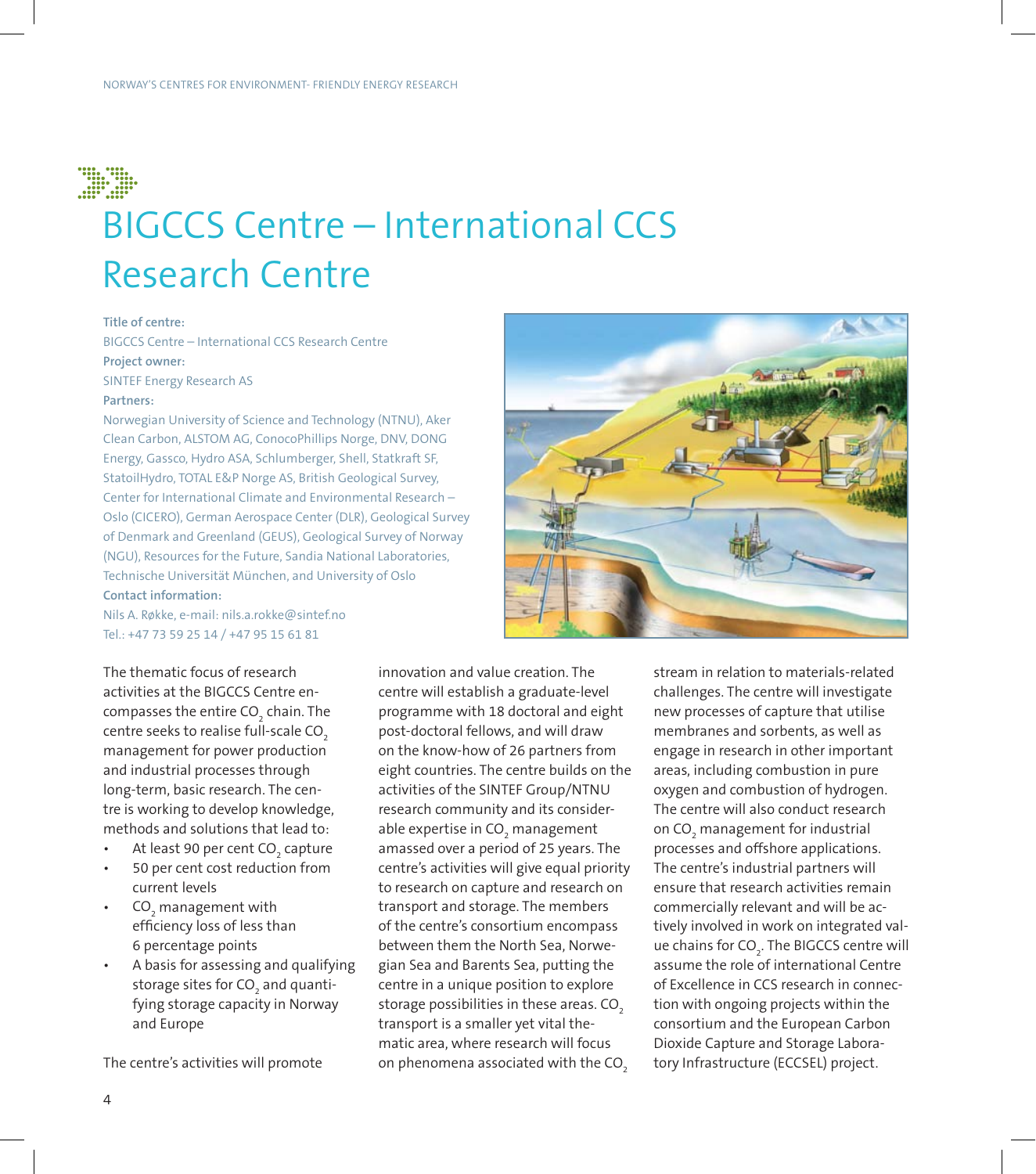

## Centre for Environmental Design of Renewable Energy (CEDREN)

#### **Title of centre:**

Centre for Environmental Design of Renewable Energy (CEDREN) **Project owner:**

SINTEF Energy Research AS

#### **Partners:**

Norwegian Institute for Nature Research (NINA), Norwegian University for Science and Technology (NTNU), Freshwater Ecology and Inland Fisheries Laboratory at the University of Oslo, UNIFOB,. Norwegian Institute for Water Research, International Centre for Hydropower (ICH), Norconsult, SWECO,, Multiconsult, HydroNet (CAN), The University of Life Sciences and Natural Resources (A), Royal Institute of Technology (S), Swedish University of Agricultural Sciences, National Environmental Research Institute (DK), Agder Energi, EBL, Eidsiva Vannkraft, Hydro, Sira-Kvina kraftselskap, Statkraft, Statnett, Directorate for Nature Management (DN), Norwegian Water Resources and Energy Directorate (NVE) **Contact information:**

Atle Harby, e-mail: atle.harby@sintef.no  $Tel \cdot +47 73 59 72 15$ 

The objective of the centre is to develop and disseminate effective design solutions for renewable energy production that take adequate account of environmental and societal issues, both locally and globally. The centre will refine and adapt the environmental impact analysis methodology originally developed and implemented for hydropower. These methods will be transferred to other forms of renewable energy production – initially to onshore wind power and power lines, and later to offshore wind power, bioenergy and solar energy. Although renewable energy from water, wind, sunshine and bioresources will be critical in achieving Norway's targeted greenhouse gas reductions, production

may entail some negative local effects on the ecology and society, which may trigger public resistance and conflict. Gaining acceptance for the comprehensive expansion of renewable energy production will therefore require solutions that minimise any negative social and ecological impact. At the same time, this expansion must be financially sound and feature technically stable systems. This will call for a coordinated and integrated effort involving a large number of scientific disciplines.

It is the vision of CEDREN to assist in developing solutions such as these. One main challenge of the initial phase is to determine how to adapt and convert

the current system of hydropower to new operations that utilise large quantities of non-regulatable power production from wind, both onshore and offshore. Hydropower will be able to provide the necessary output reserve and serve as a stabilising source, but this must be accomplished without unacceptable strain on the environment. The centre will place priority on effectively disseminating research findings to various users in Norway and abroad.

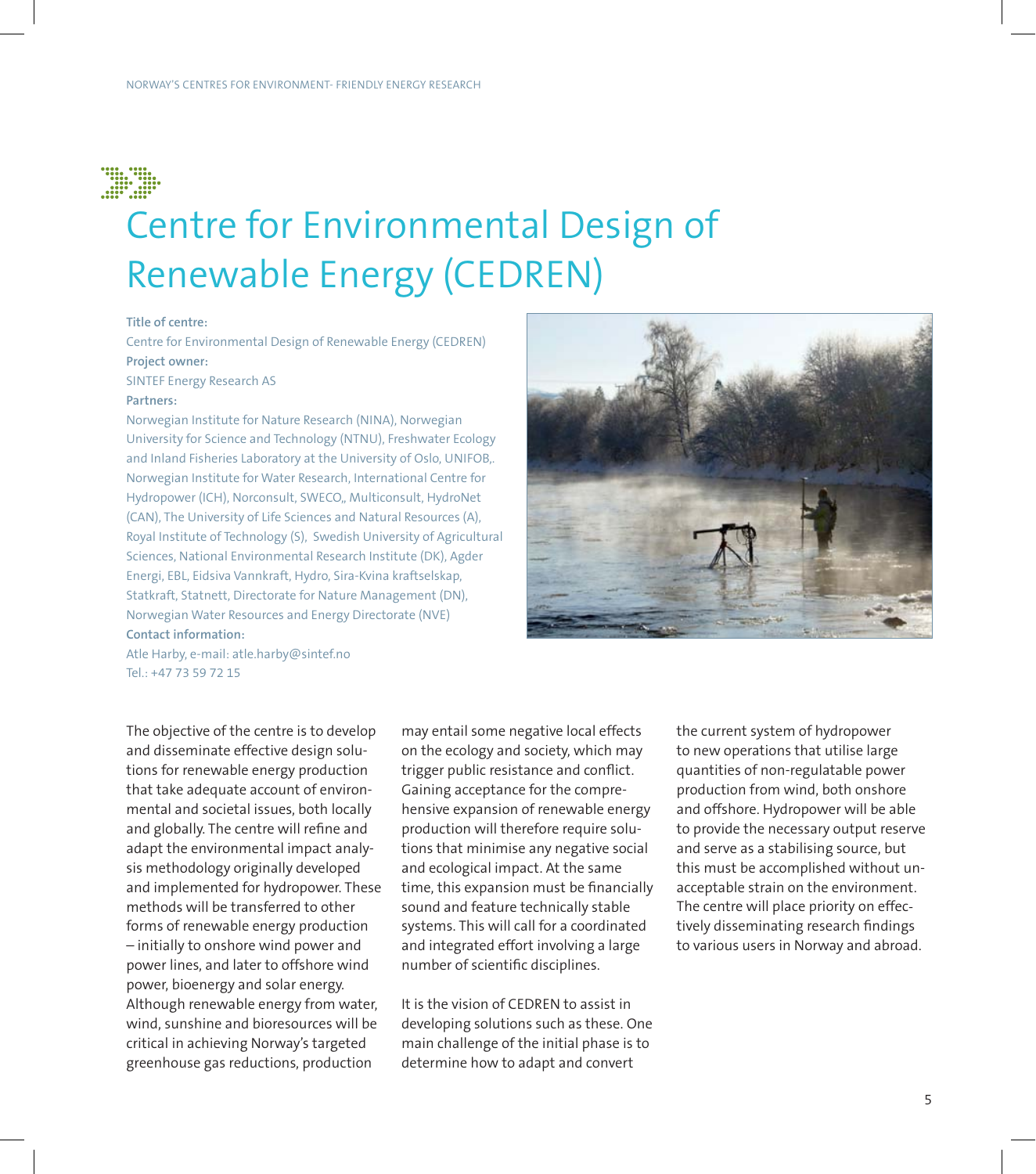

# Bioenergy Innovation Centre (CenBio)

#### **Title of centre:**

Bioenergy Innovation Centre (CenBio) **Project owner:** Norwegian University of Life Sciences (UMB)

#### **Partners:**

*R&D*: Norwegian University of Science and Technology (NTNU), SINTEF Energy Research, Norwegian Forest and Landscape Institute, Norwegian Institute for Agricultural and Environmental Research (Bioforsk), and Vattenfall (S); *Industry*: Arena Bioenergi Innlandet, Norwegian Association of Forest Owners, Norwegian Forestry Association (NORSKOG), Agder Energi, Eidsiva Bioenergi, Hafslund, Trondheim Energi Fjernvarme, Vattenfall Heat Nordic (S), Norske Skog, Xynergo, Norsk Protein, Nord-Trøndelag Elektrisitetsverk, Norwegian Farmers' Union, Oslo Municipality Waste-to-Energy Agency (EGE), City of Amsterdam Waste and Energy Company (AEB) (NL), Waste Management Norway, Energos, Cambi, Jøtul, Bionordic, and Grant Kleber; *Foreign institutions*: Stanford University (USA), US Forest Service , University of Minnesota (USA), Finnish Forest Research Institute , Chalmers University of Technology (S), Abo Akademi University (SF), Technical University of Denmark, University of Copenhagen (DK), Vienna University of Technology (A), and Technical University Bergakademie Freiberg (D) **Contact information:**



Lars Sørum, email: lars.sorum@sintef.no Tel.: +47 73 59 29 65 / +47 92 80 49 25

The objective of CenBio is to develop the basis for a sustainable, cost-effective bioenergy industry in Norway in order to realise the national goal of doubling bioenergy use by 2020.

CenBio will constitute the national team for stationary bioenergy use for the coming decade, which will coordinate and integrate expertise from diverse scientific fields. The assembled consortium consists of leading research groups and 18 key bioenergy companies in Norway – both large and mediumsized – as well as trade organisations for bioenergy and two large foreign firms.

The centre will tackle some major challenges. Production of and accessibility to biomass for energy purposes will have to be increased substantially, and must be accomplished with sustainable methods. Competition for land use and for available biomass will only intensify, so great improvements must be made in the efficiency of biomass production, energy conversion and applications of bioenergy so that the targeted increase in exploitable bioenergy will require the smallest possible amounts of limited resources. Flue gas emissions from conversion of biomass to heat must be reduced, while waste and by-products

need to be upgraded in order to be ecologically recycled as nutrients. Sustainability – which includes environmental, climatic, economic and societal impacts – will be documented for the entire bioenergy value chain.

The centre's researchers will expand and intensify their networks and collaboration with bioenergy-related activities under EU research programmes, Nordic Energy Research, the International Energy Agency (IEA) as well as with bioenergy projects associated with research and technology agreements between Norway and the USA.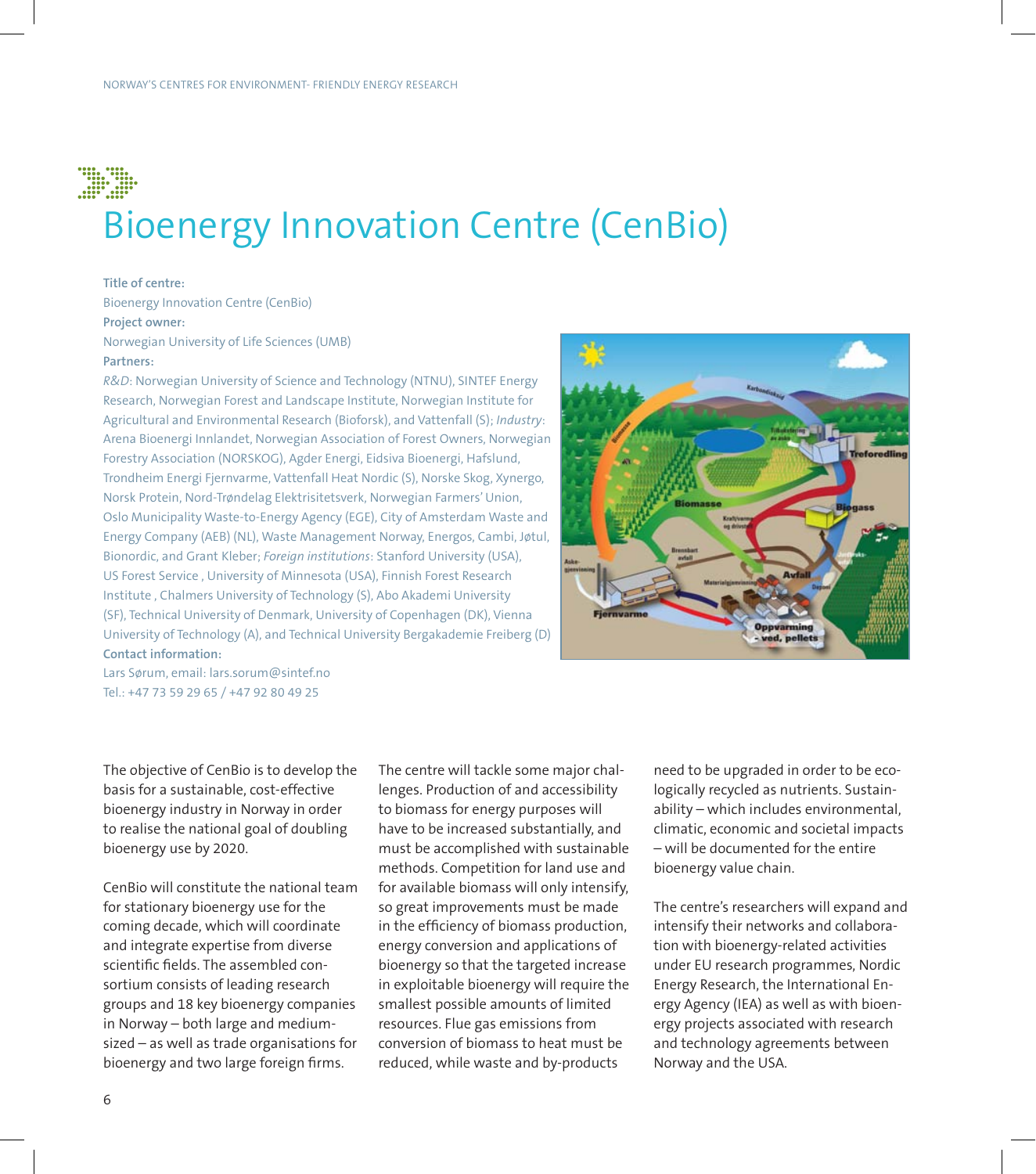

## Norwegian Centre for Offshore Wind Energy (NORCOWE)

#### **Title of centre:**

Norwegian Centre for Offshore Wind Energy (NORCOWE)

**Project owner:** Christian Michelsen Research (CMR) **Partners:**

Unifob AS, University of Bergen, University of Agder, University of Stavanger and Aalborg University (Denmark), with support from more than 20 industrial partners and organisations within energy production, offshore technology and wind power technology

**Contact information:** Eivind Dahl, e-mail: eivind@cmr.no Tel.: +47 55 57 42 92 / +47 91 31 58 56



Power production from wind energy at sea is a major new industrial opportunity for Norway and Norwegian private enterprise. The Norwegian Centre for Offshore Wind Energy (NORCOWE) will be a cross-disciplinary competence and resource centre that contributes to realising this opportunity.

Existing commercial solutions for power production from offshore wind are based on traditional (land-based) wind turbine concepts installed on the seabed relatively near the coast and in shallow waters. Floating solutions for deeper waters are being developed, but are still in the experimental phase.

At NORCOWE, key industry players and research groups from Norway pool their efforts with leading stakeholders from Denmark and other countries to create a research community with wide-ranging expertise. NORCOWE's ambition is to be a leading, creative environment where research and industry collaborate on developing the foundation for new, innovative solutions for offshore wind power that are both environmentally sound and cost-effective.

The centre will give priority to activities involving technological and environmental challenges within five main areas:

- Wind and sea modelling •
- Technology and new concepts •
- Localisation and operations •
- Wind farm optimisation •
- Safety and the environment •

The centre will collaborate with industry as well as other research groups and competence centres on gaining access to infrastructure and testing facilities. NORCOWE will also help to foster future personnel resources by educating a significant number of Master's and doctoral candidates.

NORCOWE is a future-oriented centre that targets entirely new industrial areas for which complete technological solutions do not yet exist.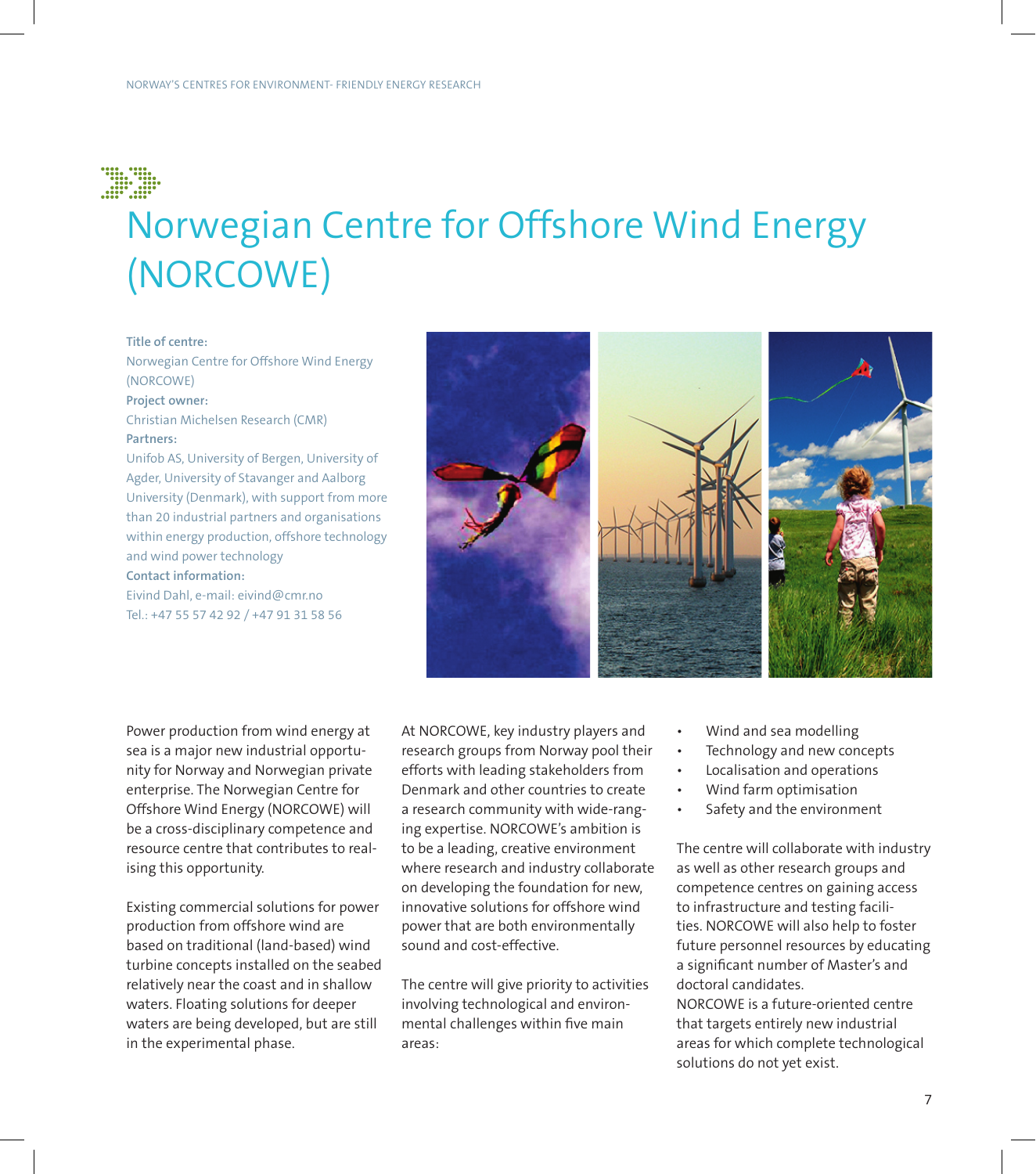

### Norwegian Research Centre for Offshore Wind Technology (NOWITECH)

#### **Title of centre:**

Norwegian Research Centre for Offshore Wind Technology (NOWITECH)

#### **Project owner:**

SINTEF Energy Research AS

#### **Partners:**

Norwegian University of Science and Technology (NTNU), Institute for Energy Technology (IFE), Norwegian Marine Technology Research Institute (MARINTEK), SINTEF Materials and Chemistry, SINTEF Information and Communication Technology, Statkraft, StatoilHydro, DONG Energy, Vestavind, Lyse, ConocoPhillips, Statnett, Umoe Mandal, Aker Solutions, SmartMotor, ScanWind, Devold AMT, SWAY, ChapDrive, Fugro OCEANOR, Vestas, DNV. Associated partners: National Laboratory for Sustainable Energy at the Technical University of Denmark (Risø DTU), Massachusetts Institute of Technology (MIT), National Renewable Energy Laboratory, Innovation Norway, and Norwegian Wind Energy Association (NORWEA)

#### **Contact information:**

John Olav G. Tande, e-mail: john.tande@sintef.no Tel.: +47 73 59 74 94

By 2020, an estimated NOK 1000 billions are expected to be invested within the Europe for installation of 50 gigawatts (GW) of offshore wind power. Development is underway but is still in an early stage. Roughly 1 GW of offshore wind power has been installed so far, primarily in shallow coastal waters, using what is known as land-based wind power technology.

There is enormous potential for wind power production in deep waters, provided that costs can be reduced to competitive levels. This requires developing offshore technology, a field in which Norwegian industry and research institutions are at the forefront, designing and delivering sub-structures (jackets, tripods) for bottom-fixed wind turbines in medium-depth waters, for example, and developing the HyWind, SWAY and WindSea floating concepts. A strong initiative such as the establishment of the Norwegian Research Centre for Offshore Wind Technology is vital to ensuring steady progress.

The centre's partners are international leaders in critical fields, including offshore technology and grid connection. The centre will build on relevant, ongoing R&D activities (www.sintef. no/wind), utilise in-house laboratories such as the ocean basin at MARINTEK, and employ the results of planned full-scale field trials such as those connected with the HyWind project.

The centre will combine knowledge about wind power with offshore experience to promote the development of wind farms at deep sea. The goal is to produce new knowledge, methods and technology to form a basis for industrial value creation and cost-effective offshore wind farms

The centre's R&D activities will primarily be precompetitive, and will include establishing a top-notch doctoral and post-doctoral programme. It is essential that the centre is launched at this point in time, as development is in the start-up phase and Norwegian industry still has a competitive advantage thanks to its many years of experience in offshore oil and gas-related activities.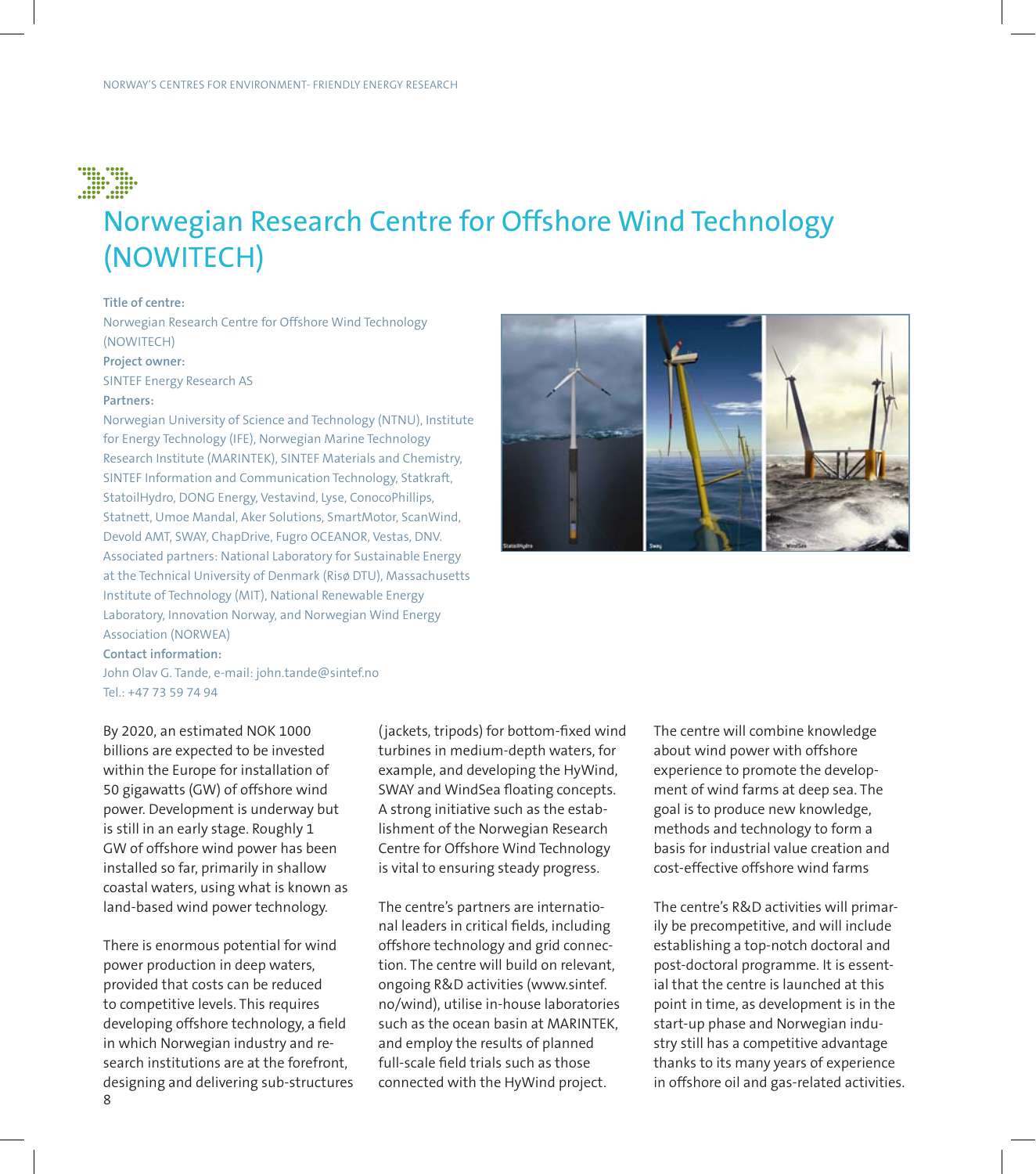### $\begin{array}{cccc} 1111 & 1111 & 1111 & 1111 & 1111 & 1111 & 1111 & 1111 & 1111 & 1111 & 1111 & 1111 & 1111 & 1111 & 1111 & 1111 & 1111 & 1111 & 1111 & 1111 & 1111 & 1111 & 1111 & 1111 & 1111 & 1111 & 1111 & 1111 & 1111 & 1111 & 1111 & 1111 & 1111 & 1111 & 1111 & 11$ The Norwegian Research Centre for Solar Cell Technology

**Title of centre:** The Norwegian Research Centre for Solar Cell Technology **Project owner:** Institute for Energy Technology (IFE) **Partners:** Norwegian University of Science and Technology (NTNU), The SINTEF Group, University of Oslo, Elkem Solar, FESIL Sunergy, Hydro, NorSun, Prediktor, REC, Scatec, Solar Cell Repower and Umoe Solar **Contact information:** Erik Stensrud Marstein, e-mail: erik.stensrud. marstein@ife.no Tel.: +47 63 80 64 17



The primary objective of the centre is to provide both current and future players in the Norwegian solar cell industry with access to world leading technological and scientific expertise. In doing so, the centre will help the Norwegian solar cell industry to maintain a leading position in this rapidly growing industry, thereby enabling the solar cell industry to become one of the most important land-based industries in the country. The centre brings together the Norwegian solar cell industry and the major solar cell research environments in Norway. Together, they form a worldclass environment for the synthesis and characterisation of crystalline silicon, which is the most essential material for

producing solar cells and for the modelling, characterisation and synthesis of new materials and process technologies for the next generation of solar cells. The centre partners have gained extensive expertise in these areas through research projects over many years.

In addition to maintaining a high level of research activity across institutional borders and investing in laboratories, the centre will assume the vital task of educating new researchers. In order to satisfy the recruitment needs of the industry and research community, the centre will educate 23 doctoral and 21 post-doctoral candidates, and establish a national school for researchers in solar cell technology.

The research activities in the centre are grouped into six work packages, five of which involve competence-building: mono- and multi-crystalline silicon, next-generation modelling tools for crystallising silicon, solar-cell and solarpanel technology, new materials for next-generation solar cells, and new characterisation methods. The sixth is a value-chain project that will apply the findings of the other five work packages to produce working solar cell prototypes.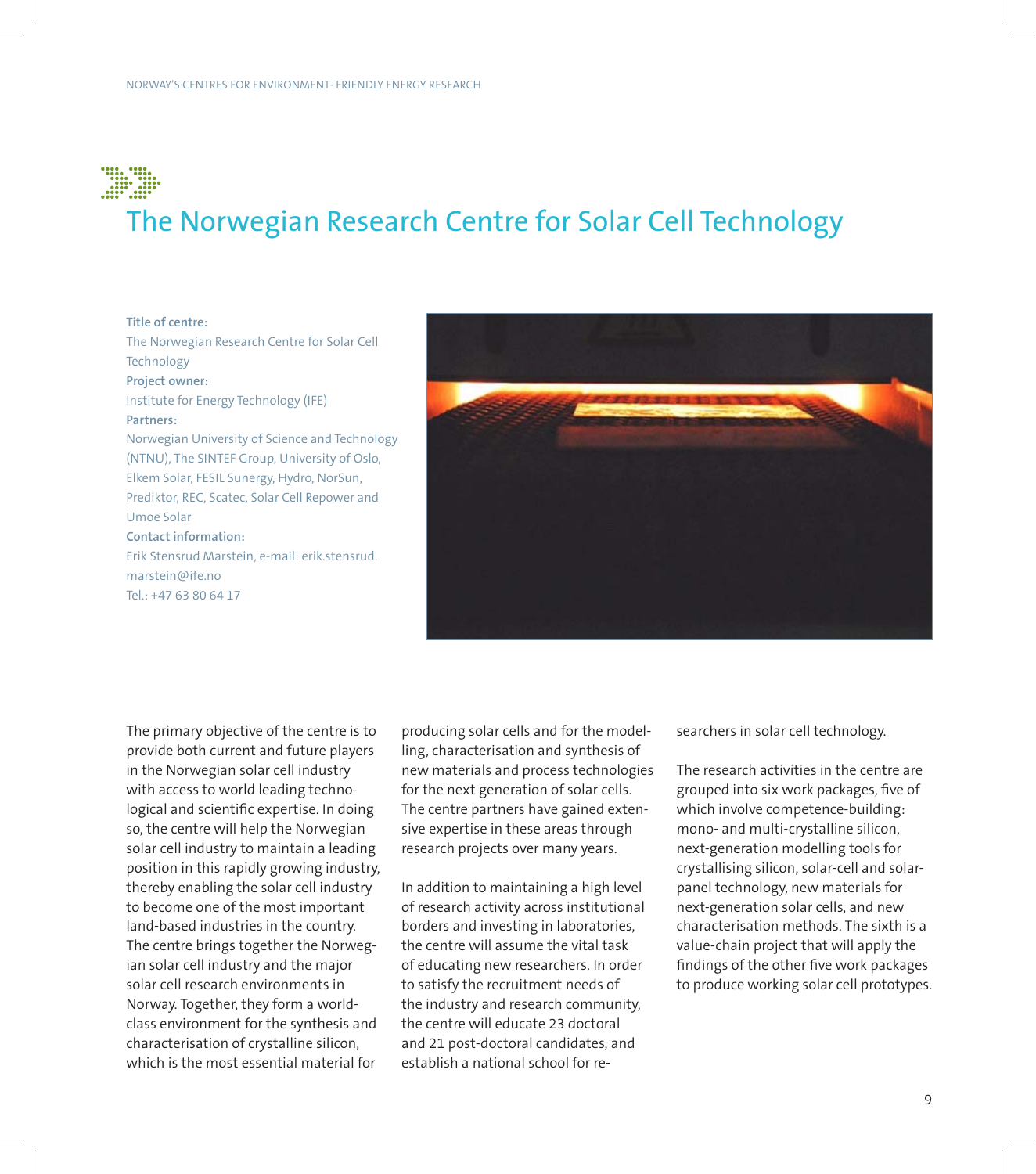

### SUbsurface  $CO<sub>2</sub>$  storage – Critical Elements and Superior Strategy (SUCCESS)

#### **Title of centre:**

SUbsurface CO2 Storage – Critical Elements and Superior Strategy (SUCCESS) **Project owner:** Christian Michelsen Research **Partners:** Institute for Energy Technology (IFE), Norwegian Institute for Water Research (NIVA), Norwegian Geotechnical Institute (NGI), Unifob, University of Bergen, University of Oslo, and University Centre in Svalbard (UNIS) **Contact information:**

Arvid Nøttvedt, e-mail: arvid@cmr.no Tel.: +47 55 57 40 40 / +47 48 04 86 94



Climate change is one of this century's most crucial challenges. Facing it will require the development and application of technology for CO $_{_2}$  capture and storage (CCS). CO $_{_2}$ capture is a complex, costly process on which a great deal of R&D has been conducted. Less emphasis, however, has been placed on CO<sub>2</sub> storage. Although the knowledge and experience gained from oil drilling and recovery is applicable here, much more knowledge is needed about the impacts of injecting CO $_{_2}$  underground. This will be critical to achieving international targets of sequestering 15-20 billion tonnes of CO $_{\rm 2}$  annually.

The SUCCESS centre will focus its efforts on four key areas related to CO<sub>2</sub> storage: the in-reservoir behaviour of CO<sub>2</sub> gas; seal properties; monitoring; and the effects of leakage on the marine environment. In addition, the centre will provide an important educational function by establishing a "CO $_{\tiny 2}$  school", whose planned activities will target vital knowledge needs and will include fundamental experimental and theoretical studies, analysis of rock samples, development of mathematical models, numeric modelling, and testing in field laboratories.

The SUCCESS consortium possesses valuable expertise in fundamental scientific fields such as structural geology, sedimentology, reservoir characterisation, geomodelling, reservoir modelling, experimental fluid flow and mineral reactions, geochemistry, geomechanics, petrophysics and marine ecology. The centre will collaborate with other institutions and international research networks as well.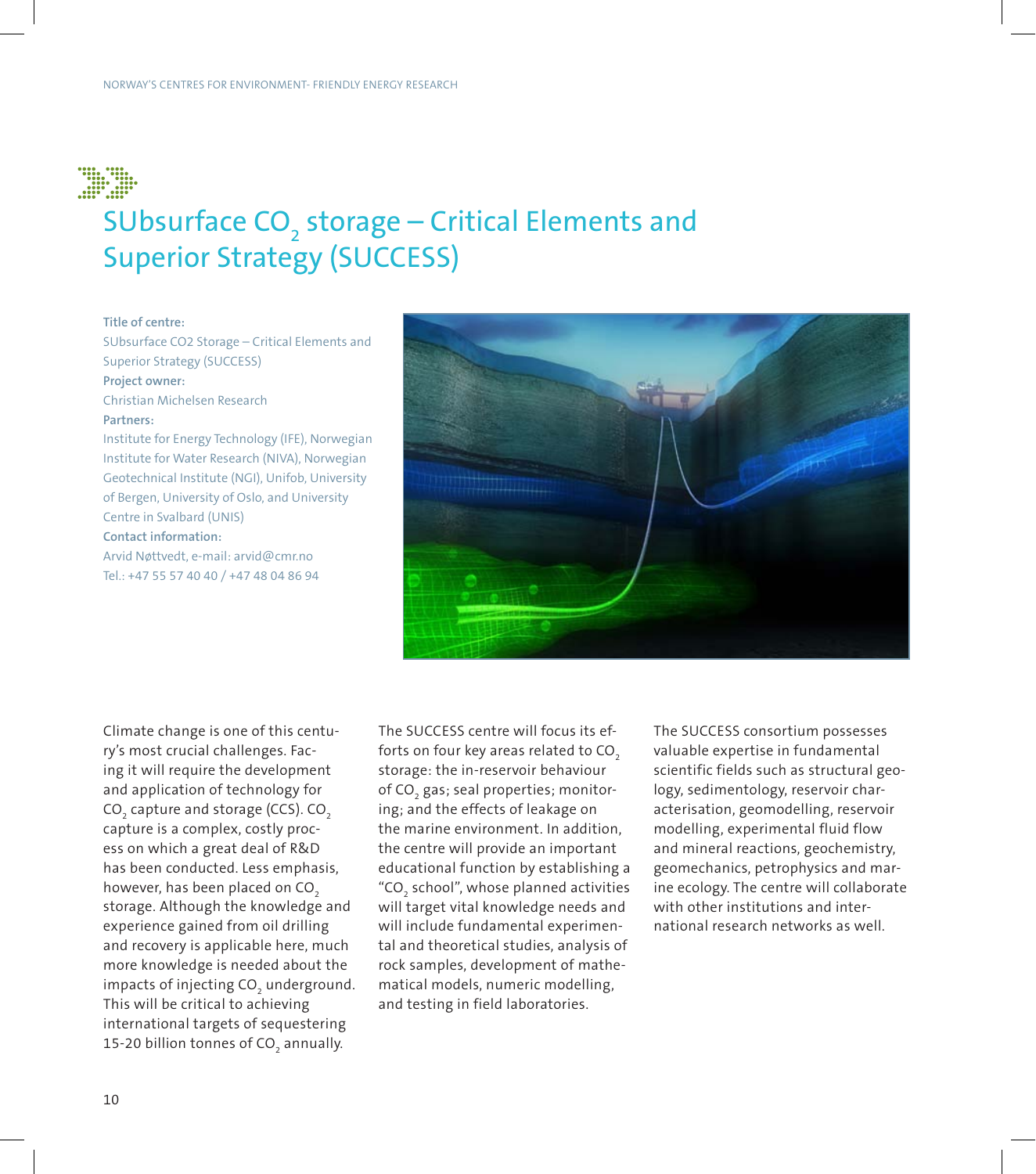### The Research Centre on Zero Emission Buildings – ZEB

#### **Title of centre:**

The Research Centre on Zero Emission Buildings – ZEB **Project owner:**

Faculty of Architecture and Fine Art,

Norwegian University of Science and Technology (NTNU) **Partners:**

The SINTEF Group, Skanska, Maxit, Isola, Glava, Protan, Hydro Aluminium, YIT Building Systems, ByBo, Multiconsult, Brødrene Dahl, Snøhetta, Norwegian Defence Estates Agency, Directorate for Public Construction and Property, The Norwegian Housing Bank, Federation of Norwegian Construction Industries, Norwegian Technology, National Office of Building Technology and Administration

#### **Contact information:**

Professor Anne Grete Hestnes, e-mail: annegrete.hestnes@ ntnu.no, Tel.: +47 73 59 50 37 Research manager Marit Thyholt, e-mail: marit.thyholt@sintef. no, Tel: +47 905 07 586



The centre's vision is to become a national research hub that will place Norway at the forefront of research, innovation and implementation of buildings for the future – with extremely low energy requirements and a zero net climate footprint. The primary objective is to develop products and solutions for existing and new buildings, both residential and commercial, in order to bring about a market breakthrough for buildings with zero greenhouse-gas emissions associated with their construction, operation and demolition. The centre will comprise experts in materials technology, construction technology, energy technology, architecture and the social sciences – a breadth of expertise that will cover the entire value chain of industrial players in Norway's construction sector.

Key focus areas will include advanced materials technologies, technologies for adaptive and energy-producing building envelopes, energy control and supply systems, energy-efficient use and operation, and concepts and strategies for zero-emission buildings.

The centre will collaborate on relevant activities with the following prominent international research institutions: VTT Technical Research Centre of Finland, Chalmers (Sweden), Fraunhofer (Germany), University of Strathclyde (Scotland), Massachusetts Institute of Technology (USA), Lawrence Berkeley National Laboratory

(USA), Tsinghua University (China), and the Netherlands Organisation for Applied Scientific Research – TNO.

In total, the companies represented in the ZEB consortium account for an annual turnover of over NOK 200 billion and have more than 100,000 employees. ZEB is a historic initiative within the construction industry and a unique endeavour internationally. Over 40 % of all greenhouse gas emissions in Europe are from the construction industry, and according to the UN Intergovernmental Panel on Climate Change, this industry is where emissions-reducing measures are most profitable. The development of zeroemission buildings is therefore a vital environmental measure.